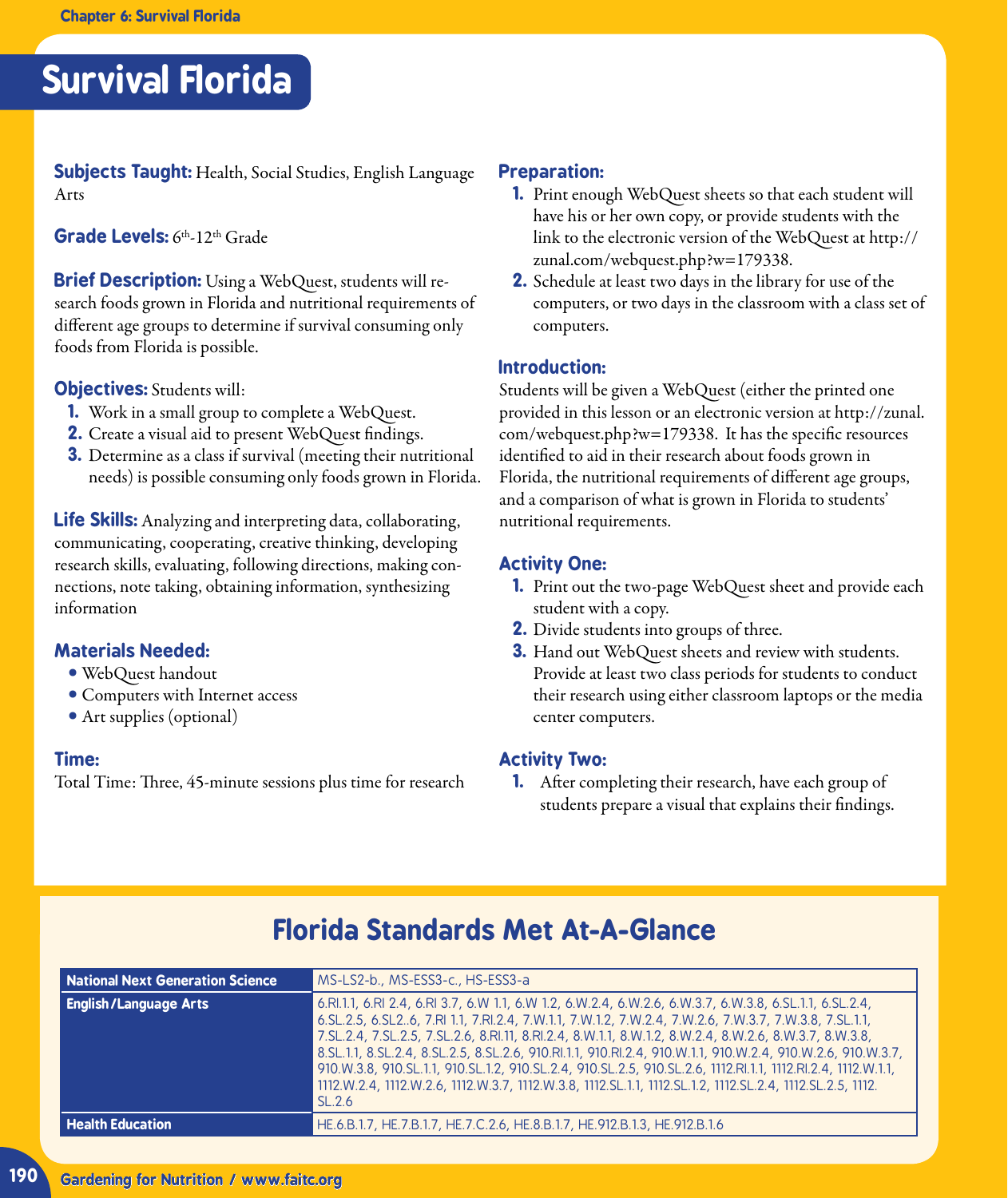

- **2.** Have each group present their visual to the class.
- **3.** Once all group presentations are completed, discuss with students whether or not it would be possible to survive and meet all of their nutritional requirements if only the food from Florida were available.

#### **Evaluation Options:**

- **1.** See evaluation section of WebQuest handout for rubric.
- **2.** Have students write an essay detailing why they believe or do not believe that it is possible to survive only on Florida produced foods and whether they would want to.
- **3.** Have students research and answer the question in writing, "Would it be possible to survive consuming only the foods produced within a single state?" Identify the state or states, and ask them to provide detail.

#### **Extensions and Variations:**

**1.** The WebQuest provided has two major components: Foods grown in Florida and Nutritional Requirements for the diferent age groups. If teaching middle school,

it may be easier (and less overwhelming to students) to select one of these topics at a time to research, beginning with foods grown in Florida or split the class in half and give one group one topic and the other group the other topic.

#### **Resources:**

WebQuest document or electronic WebQuest found at www. zunal.com

#### **Credits:**

Links from the WebQuest that students will visit:

www.lorida-agriculture.com

www.freshfromlorida.com/content/ download/36315/838961/AgByTheNumbers.pdf

www.nass.usda.gov/Statistics\_by\_State/Florida/index.asp

www.nutrition.gov/life-stages

www.mayoclinic.com/health/nutrition- for-kids/NU00606

www.diet.com/g/adult-nutrition

www.cdc.gov/nutrition/everyone/basics/index.html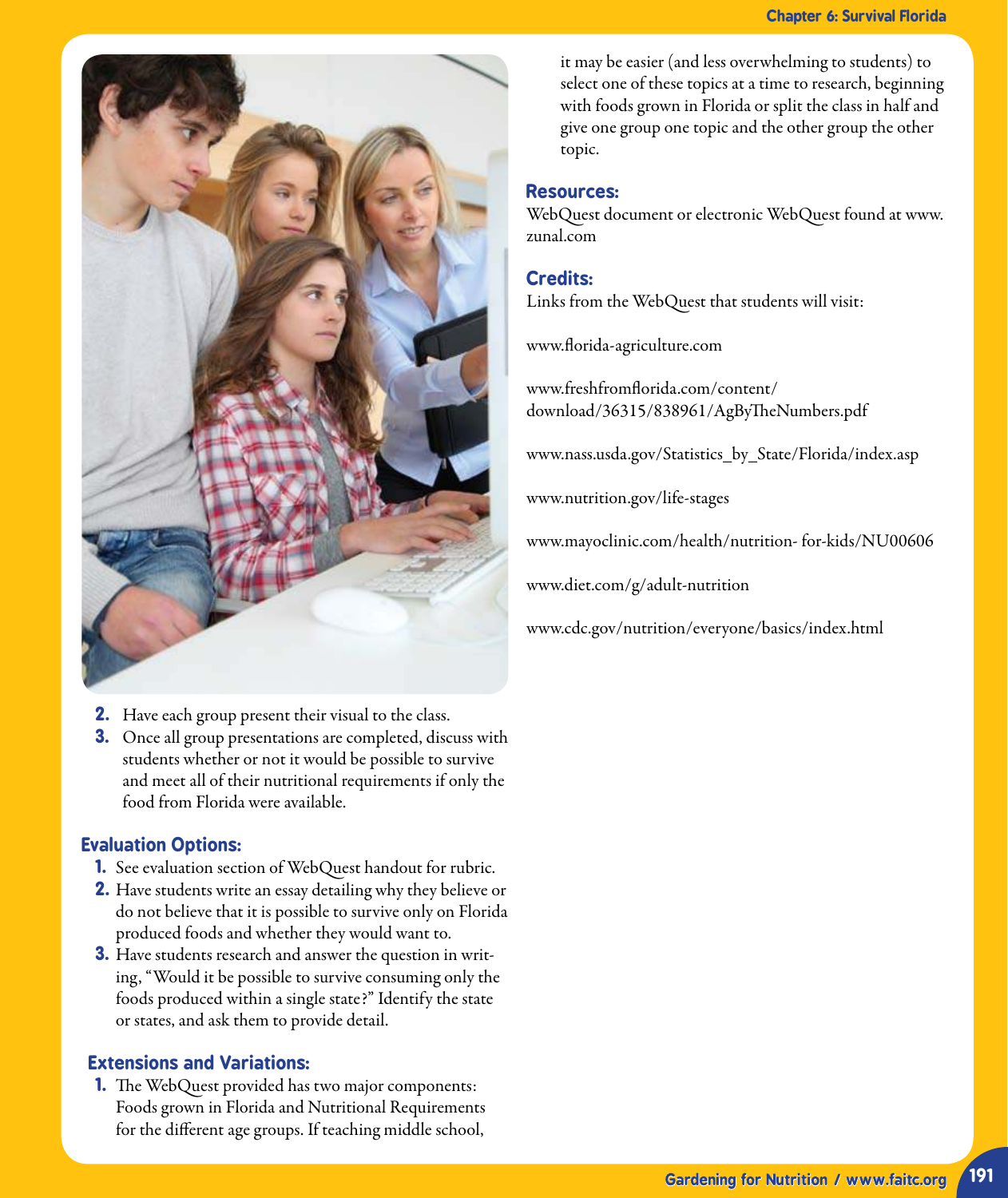## **Survival Florida WebQuest**

| Introduction:       | As an agricultural detective, you've been assigned the task of investigating the availability of food sources to<br>residents in the state of Florida. It seems there are some discrepancies among what citizens believe to be trans-<br>ported into the state, as opposed to what is actually grown in the state. The sergeant of the detective squad<br>has asked you and your team to gather some information to share with the citizens about the produce grown<br>in Florida. In addition to learning about the products grown in Florida, you will further your investigation by<br>determining the nutritional requirements for different age groups. Follow the guidelines provided below to<br>complete the research process of this discrepancy and be prepared to discuss your findings with the citizens.                                                                                                                                                                                                                                                                                                                                                                                                                                                                                                                                                                                                                                                                                                                                                                                                                                                                                                                                                                                                                                                                                                                                                                                                                                                                                                                                                                                                                                                                                                                                                                                                                                                                                                                                                     |
|---------------------|---------------------------------------------------------------------------------------------------------------------------------------------------------------------------------------------------------------------------------------------------------------------------------------------------------------------------------------------------------------------------------------------------------------------------------------------------------------------------------------------------------------------------------------------------------------------------------------------------------------------------------------------------------------------------------------------------------------------------------------------------------------------------------------------------------------------------------------------------------------------------------------------------------------------------------------------------------------------------------------------------------------------------------------------------------------------------------------------------------------------------------------------------------------------------------------------------------------------------------------------------------------------------------------------------------------------------------------------------------------------------------------------------------------------------------------------------------------------------------------------------------------------------------------------------------------------------------------------------------------------------------------------------------------------------------------------------------------------------------------------------------------------------------------------------------------------------------------------------------------------------------------------------------------------------------------------------------------------------------------------------------------------------------------------------------------------------------------------------------------------------------------------------------------------------------------------------------------------------------------------------------------------------------------------------------------------------------------------------------------------------------------------------------------------------------------------------------------------------------------------------------------------------------------------------------------------------|
|                     | You will work in groups of three to gather information to create a poster-like presentation of your findings.                                                                                                                                                                                                                                                                                                                                                                                                                                                                                                                                                                                                                                                                                                                                                                                                                                                                                                                                                                                                                                                                                                                                                                                                                                                                                                                                                                                                                                                                                                                                                                                                                                                                                                                                                                                                                                                                                                                                                                                                                                                                                                                                                                                                                                                                                                                                                                                                                                                             |
| Task:               | After completing this investigation, you will need to present your findings to the citizens of Florida (your<br>classmates). You will create a visual to display the new found information you've gained from your research.<br>You may create a poster, PowerPoint, Prezi (www.prezi.com), short video, board game, etc. Be creative. Use<br>your notebook to take notes on your findings.                                                                                                                                                                                                                                                                                                                                                                                                                                                                                                                                                                                                                                                                                                                                                                                                                                                                                                                                                                                                                                                                                                                                                                                                                                                                                                                                                                                                                                                                                                                                                                                                                                                                                                                                                                                                                                                                                                                                                                                                                                                                                                                                                                               |
| <b>The Process:</b> | Objective: You will be comparing foods grown in Florida, as well as in other states around the United<br>States. As a group you will research the nutritional requirements of different age groups and evaluating<br>if the foods grown in Florida meet those requirements. The group will research the following:<br>Does Florida grow enough variety of foods to meet the nutritional requirements of the different age<br>groups? If so, explain. If no, what is missing?<br>What foods are grown in Florida?<br>Compare foods grown in Florida to six other states.<br>Explanation of the nutritional requirements for infants, children, adolescents, men, women and seniors<br>• Does food grown in Florida meet the nutritional requirements for each age group?<br>1. First, you will be assigned to a group of three students.<br>2. Your group should make a plan for gathering information. There is a lot of information that needs to be<br>gathered and synthesized so plan accordingly.<br>3. You should use some form of note-taking to keep organized with all this information. You can use any<br>system that is best for you. Some suggestions include using a flow cart, summary tables, concept map,<br>word web, charts or a KWL table. (What you know (K). What you want to know (W). What you<br>learned $(L)$ .)<br>4. Use a classroom laptop (or library computer) to conduct your research. Your sergeant has provided you<br>with the following websites to guide your explorations on produce grown in Florida and other states:<br>• Investigate the foods grown in Florida. http://www.freshfromflorida.com/Divisions-Offices/<br>Marketing-and-Development/Education/For-the-Community/Marketing-Brochures-and-Print-<br>Resources/Agriculture-in-General<br>• Learn the seasons of availability for produce grown in Florida. http://www.freshfromflorida.com/<br>content/download/16790/269889/P-01332.pdf<br>Consider the tropical foods grown in Florida. http://www.tfgsf.com/<br>What about herbs? http://www.freshfromflorida.com/content/download/16804/269987/P-01333.<br>pdf<br>Explore the U.S. Department of Agriculture webpage. Under the section titled "Statistics by State"<br>$\bullet$<br>select other states and compare the available products grown. Choose at least two states on the Pacific<br>Coast, two states in the Midwest, two states in the Northeast, and two states in the Southeast. Once<br>you select a state, click on the state Facts Sheet in the middle of the page, to review. Be sure to look |
|                     | specifically for produce grown, but also note other agricultural products grown in these states (such as<br>beef, pork, dairy, etc.). Take notes on your comparisons of these states. www.nass.usda.gov/Statistics_<br>by State/                                                                                                                                                                                                                                                                                                                                                                                                                                                                                                                                                                                                                                                                                                                                                                                                                                                                                                                                                                                                                                                                                                                                                                                                                                                                                                                                                                                                                                                                                                                                                                                                                                                                                                                                                                                                                                                                                                                                                                                                                                                                                                                                                                                                                                                                                                                                          |